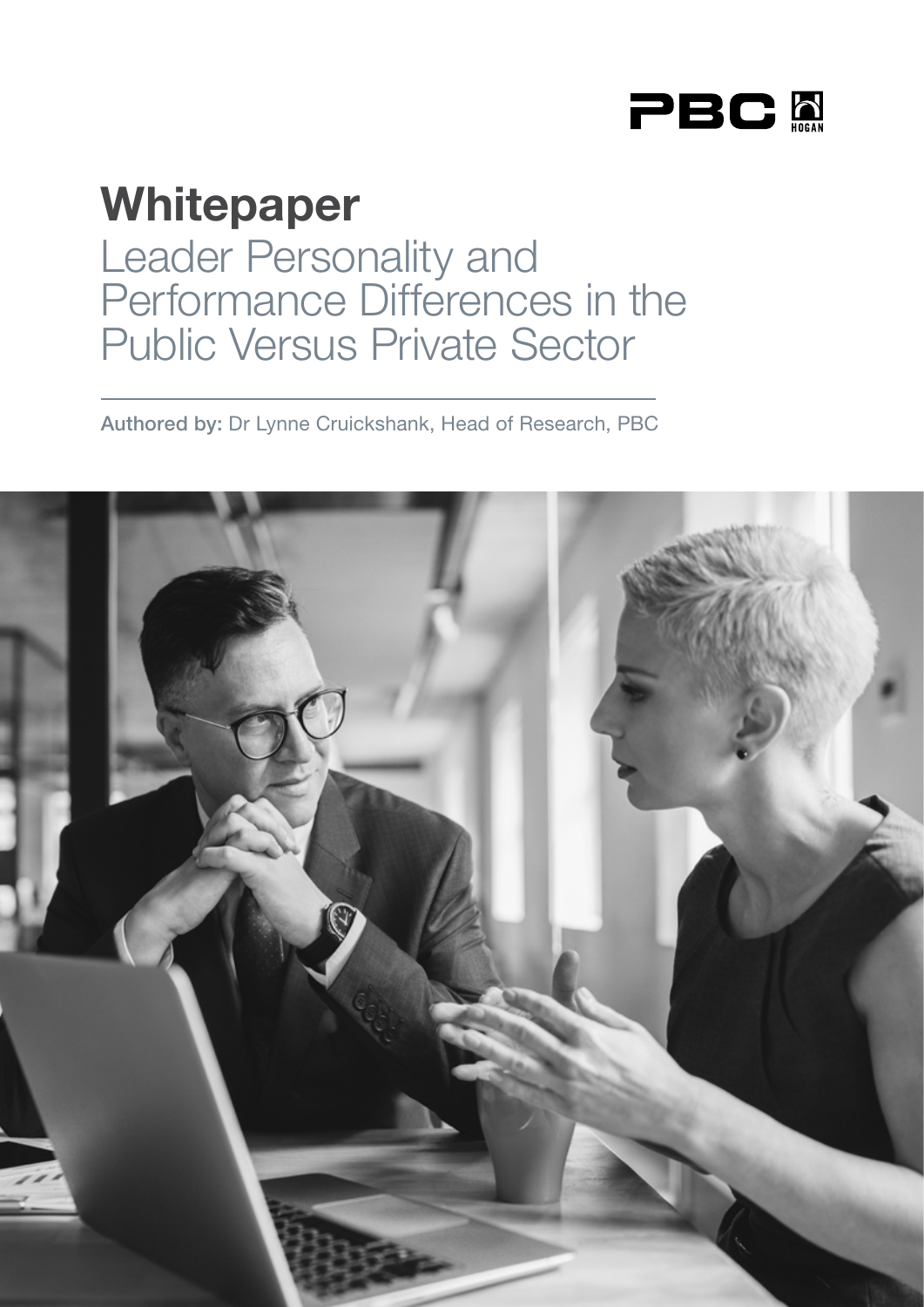## Executive summary

Understanding what differentiates leaders can be useful when it comes to their selection and development, and an interesting avenue that has been explored is whether there are differences between leaders in the public and private sectors. The following white paper summarises research that aimed to contribute insights into this area by examining similarities and differences in the personality and multi-rater performance of executives and managers within the Australian public and private sectors.

- Significant differences were found in relation to day-to-day personality tendencies which may contribute to differences in the leadership styles and approaches adopted by leaders in the public and private sectors. Specifically, leaders (i.e. executives and managers) in the public sector were more likely to be resilient, display tact, adopt a structured approach to work, focus on the bigger picture, and enjoy learning relative to their counterparts in the private sector. On the other hand, leaders in the private sector were relatively more likely to work with a sense of passion and urgency, be flexible in their approach to work, appear outgoing and forthright, and be pragmatic when compared to their counterparts in the public sector.
- Significant differences were also found in relation to derailment tendencies which may contribute to differences in development needs and responses when in situations such as when under pressure or complacent. Specifically, leaders in the public sector were relatively more likely to derail by being unassertive, indecisive, reluctant to take chances or make changes, and reluctant to make decisions or act independently. Managers in the public sector were also more likely to derail by withdrawing, being uncommunicative and seeming unapproachable. Additionally, executives in the public sector were relatively more likely to derail by generating and communicating ideas that others may find impractical, overly complicated or hard to understand.
- On the other hand, leaders (i.e. executives and managers) in the private sector were relatively more likely to derail by overreacting to situations, being prone to emotional outbursts, cynicism, defensiveness and fault-finding. They were also relatively more likely to derail by being overly confident and overestimating their competence, acting hastily and taking unnecessary risks, dominating social situations, overvaluing their independence, and ignoring constructive criticism.
- There were also significant differences in relation to motivators and drivers which may contribute to differences in the types of work environments or cultures that they are likely to foster as a leader. Specifically, leaders in the public sector were relatively more likely to embrace values associated with helping others, having a positive impact on society, innovation, and objective decision-making processes. On the other hand, leaders in the private sector were relatively more likely to embrace values associated with wanting to work on high-visibility projects, competition, getting ahead, being seen as influential, focusing on commercial matters, social interaction, and having fun and variety in the workplace.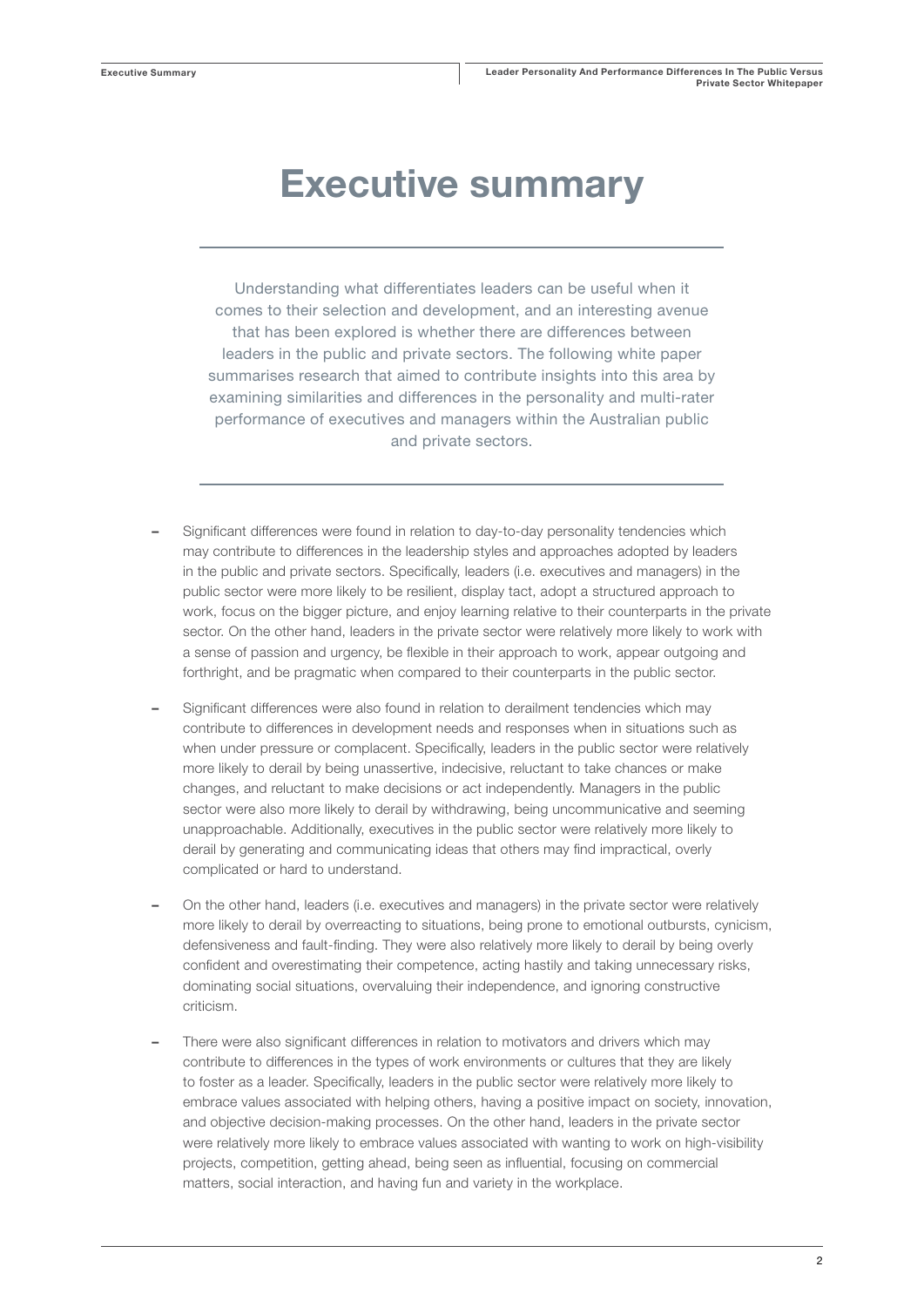- When looking at differences in relation to performance on multi-rater assessments, leaders in the public sector had significantly higher ratings of overall leadership performance relative to their counterparts in the private sector. They performed significantly better on a range of capabilities assessed within the Hogan 360 including capabilities associated with selfmanagement, relationship management, working in the business (i.e. achieving operational excellence) and working on the business (i.e. adding value through innovation and strategic planning). However, there was no difference between leaders in the public sector and private sector on the capabilities associated with being engaging (i.e. bringing positive energy into the workforce) or fostering accountability (i.e. managing performance by providing consistent and constructive feedback).
- There were some similarities in the top rated strengths and opportunities to improve regardless of sector, speaking to common leadership strengths and development needs regardless of whether someone was a leader in the public or private sector. In terms of strengths, these were working hard with a strong work ethic, being action-orientated and getting things done, and having a solid technical ability, experience and knowledge. In terms of opportunities to improve, these were to stop taking on too much and spreading oneself too thin, delegating more, and challenging poor performance.
- There were also some differences in ranked strengths when comparing leaders in the public and private sectors. Executives in the public sector tended to be rated higher on having strong leadership skills and being empathetic and supportive relative to executives in the private sector. Additionally, managers in the public sector tended to be rated higher on having high ethical standards and integrity, having strong communication skills, and being good at planning and thinking ahead relative to managers in the private sector. On the other hand, executives and managers within the private sector tended to be rated higher on the strengths of being customer-focused and good with clients and being competitive and determined. Managers in the private sector also tended to be rated higher on having strong people skills relative to managers in the public sector.
- Additionally, there were some differences in the rankings of opportunities to improve when comparing leaders in the public and private sectors. Leaders (i.e. executives and managers) in the public sector tended to be rated higher on the opportunity of setting clear goals and performance indicators. Managers in the public sector also tended to be rated higher on the opportunities of improving their time management and organisational skills and listening more and letting others have their say. On the other hand, leaders (i.e. executives and managers) in the private sector tended to be rated higher on the opportunities of communicating better and improving their people and interpersonal skills.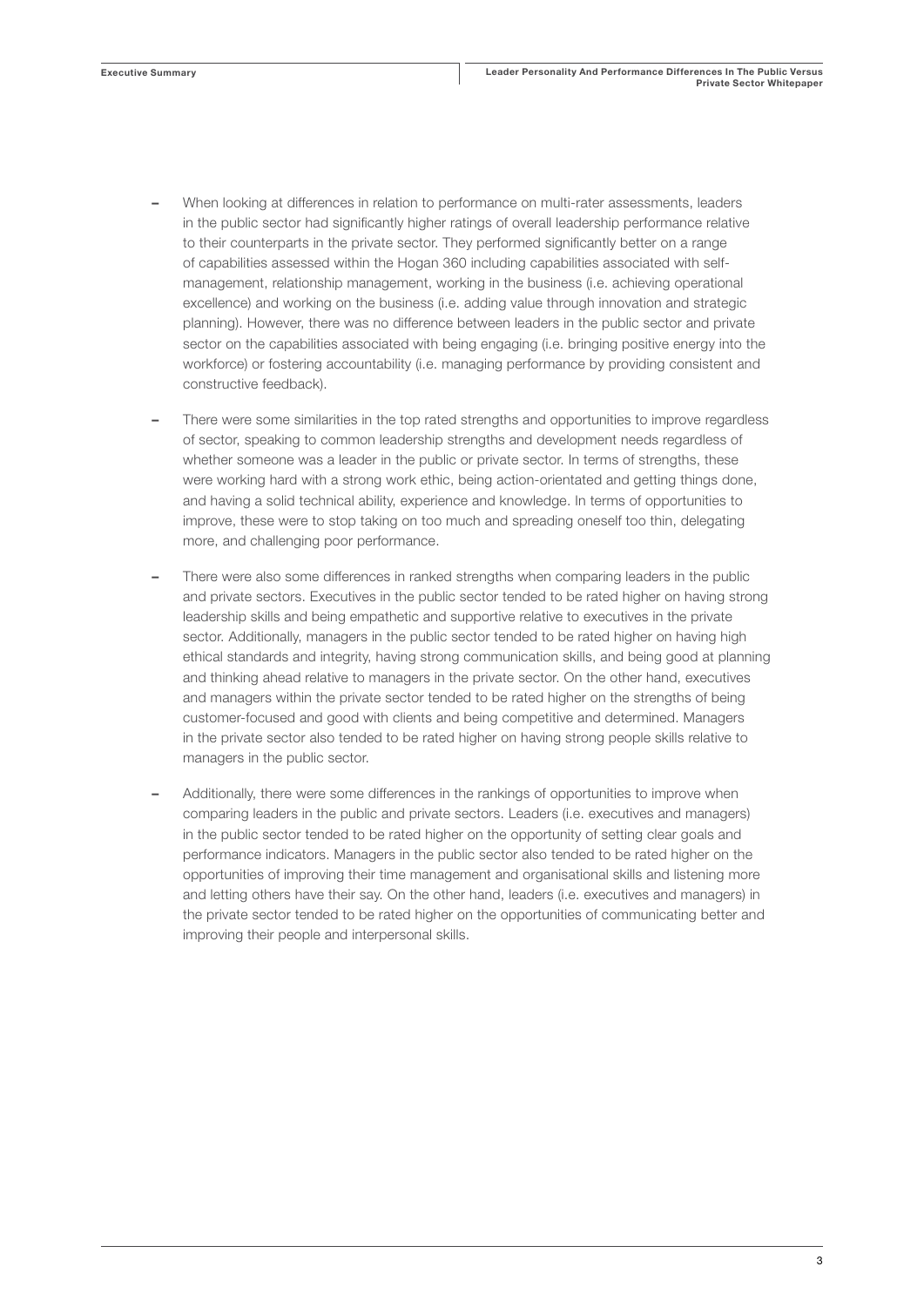Background



## **Background**

As leaders play such a significant role in driving the culture and success of an organisation, it is really valuable to understand what differentiates leaders, especially in this current world climate where there is a need for leaders to step up to ensure the ongoing performance of individuals, teams and organisations.

Understanding what differentiates leaders can be useful when it comes to their selection and development, and an interesting avenue that has been explored is whether there are differences between leaders in the public and private sectors.

Some previous research has found differences in the type of leadership styles adopted by leaders in the public and private sectors. Specifically, public sector leaders were found to prefer more participative leadership styles while leaders in the private sector were found to prefer more directive leadership styles (Hansen & Villadsen, 2010; Hooijnerg & Choi, 2001). As personality has been proposed to play a role in shaping a person's leadership style and behaviours (Hassan, Asad & Hoshino, 2016; Kaiser & Hogan, 2011), it may contribute to differences in the leadership styles and behaviours adopted by leaders in the public and private sectors. The current research aims to provide greater insight into personality-related differences between leaders in the public and private sectors, specifically by looking at three aspects of personality; dayto-day tendencies, derailment tendencies, and motivators.

Another area of interest is whether there are differences in the performance of leaders in the public and private sectors. If there is an inclination for leaders in the public and private sectors to adopt different leadership styles and behaviours, this may contribute to differences in leadership performance. In order to examine whether there are differences in the performance of leaders in the public and private sectors, the current research looks at differences in their performance on a multi-rater assessment. Multi-rater assessments can be an effective way to measure leadership effectiveness and provide insights into strengths and development opportunities that may not be seen from a single perspective (Hogan, Curphy & Hogan, 1994). The current research aimed to explore whether there are similarities and differences between leaders in the public and private sectors in their overall multi-rater assessment performance as well as their performance on particular competencies. Differences in identified strengths and opportunities for improvement were also explored.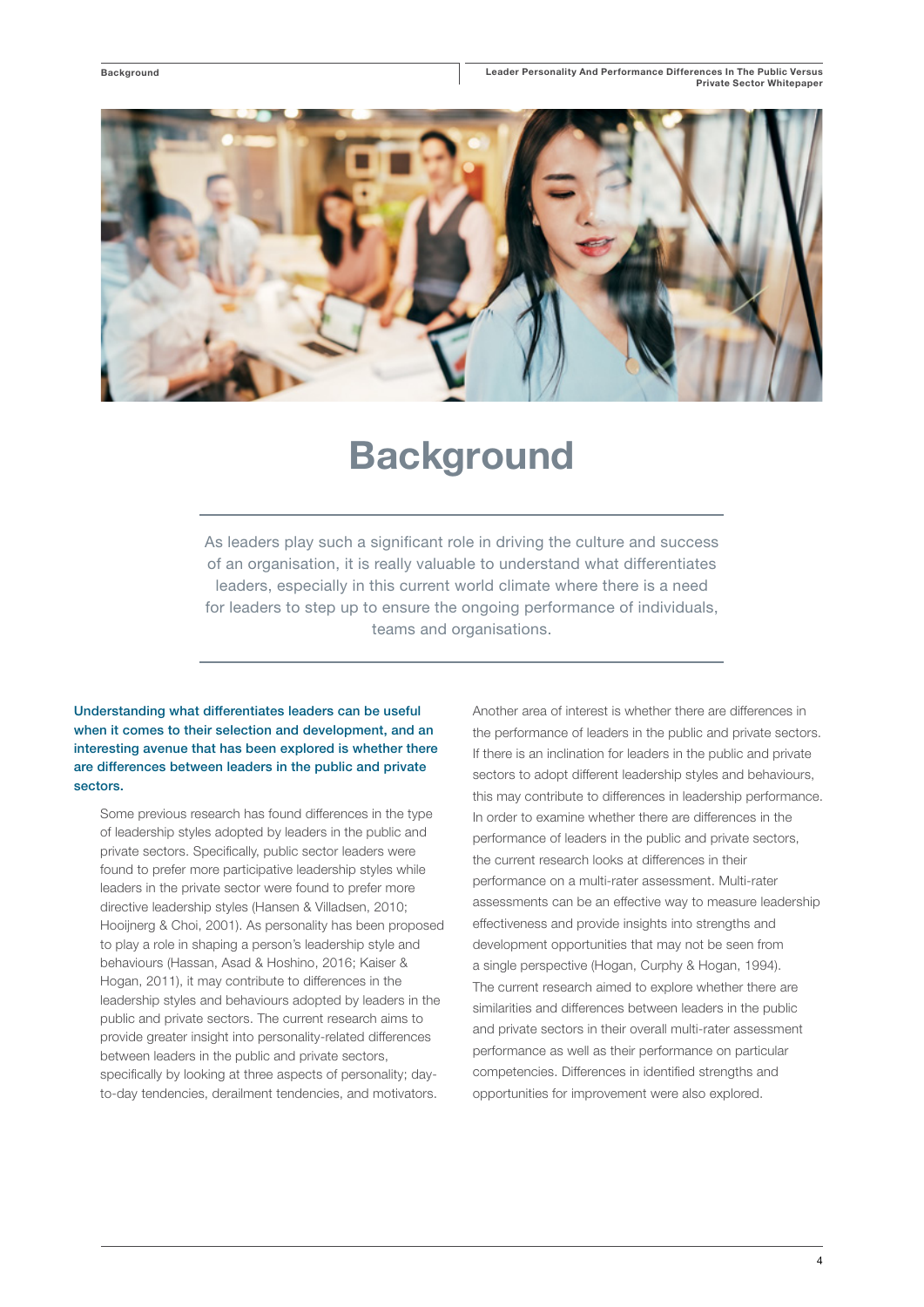# Methodology

## **Participants**

This study drew on two samples of data for Australian executives and managers in the public and private sectors collected during 2012 and 2019. Each sample included participants from a wide range of industries (including by not limited to) banking and finance, building and construction, education, hospitality, IT and telecommunications, manufacturing, mining, professional services, and sales and marketing.

- Sample one consisted of data from 48,484 Australian executives and managers who completed the Hogan personality assessments.
- Sample two consisted of data from 6,297 Australian executives and manager who completed the Hogan 360 assessment.

A breakdown of each of the samples is provided in Appendix I.

### **Measures**

#### Hogan Personality Assessments

The following assessments were completed by the sample as part of an assessment of personality and values:

- Hogan Personality Inventory (HPI; Hogan & Hogan, 2007): measures day-to-day personality characteristics and provides information about an individual's typical behavioural tendencies and how they are likely to be perceived in the work environment.
- Hogan Development Survey (HDS; Hogan & Hogan, 2009): measures personality when under stress and pressure, and describes an individual's strengths which, when overplayed, can potentially derail performance at work.
- Motives, Values, Preferences Inventory (MVPI; Hogan & Hogan, 2010): provides insight into an individual's core values that motivate and drive their behaviour.

#### Hogan 360

The Hogan 360 (Peter Berry Consultancy, 2015) is a multirater survey that gathers leadership feedback from a variety of key stakeholder groups (i.e. managers, peers, direct reports and others such as customers or stakeholders).

As shown in Figure 1 below, the tool covers four key domains and 14 underlying competencies.

| Leadership<br><b>Model</b>                      |                                                              |
|-------------------------------------------------|--------------------------------------------------------------|
| Self-management                                 | <b>Relationship</b><br>management<br>Communication           |
| Integrity<br>Resilience                         | People Skills<br><b>Team Player</b><br>$\bullet$<br>Customer |
| <b>Working in</b><br>the business               | <b>Working on</b><br>the business                            |
| Capability<br>Efficiency<br>Results<br>Engaging | Accountability<br>Motivation<br>Strategy<br>Innovation       |

Figure 1. The Hogan 360 Leadership Model

In its current form, the Hogan 360 includes:

- 50 scaled items rated on a 7-point scale where 1 is 'Does not describe this person at' and 7 is 'Describes this person exactly. The 50 items are all mapped to the four quadrants of the Hogan 360 Leadership Model and their corresponding sub-themes.
- Ranked items designed to identify the top four key strengths and top four key opportunities to improve. Raters choose the top four strengths/opportunities from 26 items where the top selected item has a weight of 4, the second has a weight of 3, the third has a weight of 2, and the fourth has a weight of 1.
- Three open-ended questions focusing on strengths, opportunities, and overused strengths
- This study focuses on data from the scaled items and ranked strengths and opportunities to improve items.

## Statistical Analyses

Independent samples t-tests were carried out to assess where there were significant differences between public and private sector leaders. The level of statistical significance used to assess for differences was based on p<.05.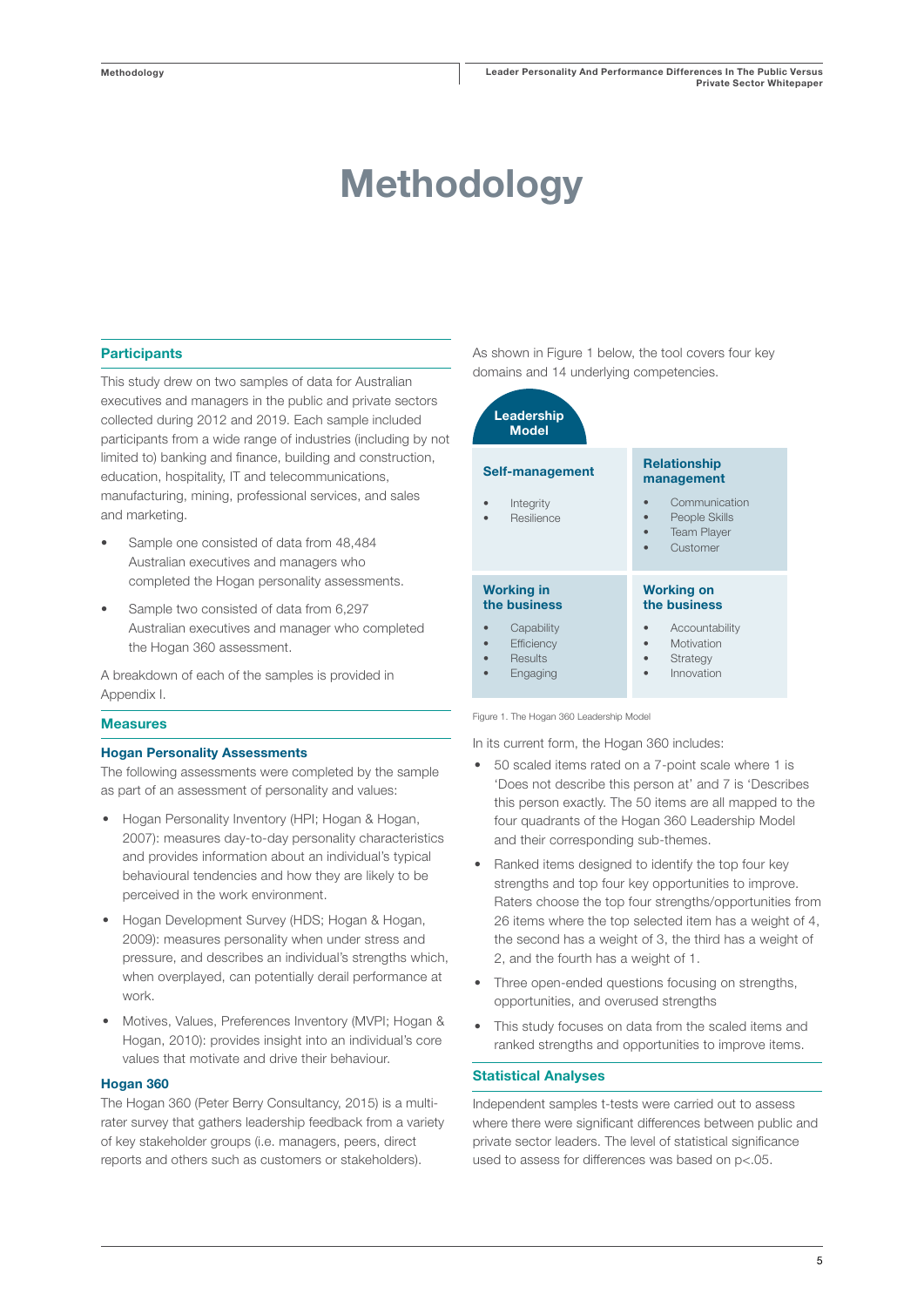

## Personality Comparison

## Hogan Personality Inventory



Figure 2. Mean HPI Percentile Scores for Public and Private Sector Executives and Managers in Australia

Similar differences were found for both executives and managers when looking at differences between those in the public and private sectors. Specifically, leaders (i.e. executives and managers) within the public sector scored significantly higher on Adjustment which suggests that they are more likely to exhibit tendencies associated with being resilient and able to handle high levels of pressure and workload. On the other hand, leaders in the private sector may be more inclined to work with a sense of passion and urgency and may be more susceptible to stress.

While there was no difference for Ambition between executives in the public and private sectors, managers in the public sector scored significantly lower on Ambition indicating that they were more likely to prefer less competitive environments and following others' lead and suggestion, while managers in the private sector were more inclined to be confident, driven and focused on achieving results.

Leaders in the public sector scored significantly lower on Sociability which suggests that they may not be as active in seeking opportunities to engage, communicate and collaborate with others relative to their counterparts in the private sector and they may need to work harder at networking and strategic socialising. However, leaders in the public sector scored significantly higher on Interpersonal Sensitivity. This indicates that during their interactions with others, leaders in the public sector were more likely to exhibit tendencies associated with being perceptive and considerate of others and adopting a tactful and diplomatic approach. On the other hand, leaders in the private sector may be relatively more likely to adopt a more direct approach.

Leaders in the public sector scored significantly higher on Prudence which suggests that they were more inclined to adopt a structured approach to work, hold high standards for performance, and be procedurally driven. On the other hand, leaders in the private sector may be relatively more flexible, comfortable with change and adapting their approach compared to their counterparts in the public sector.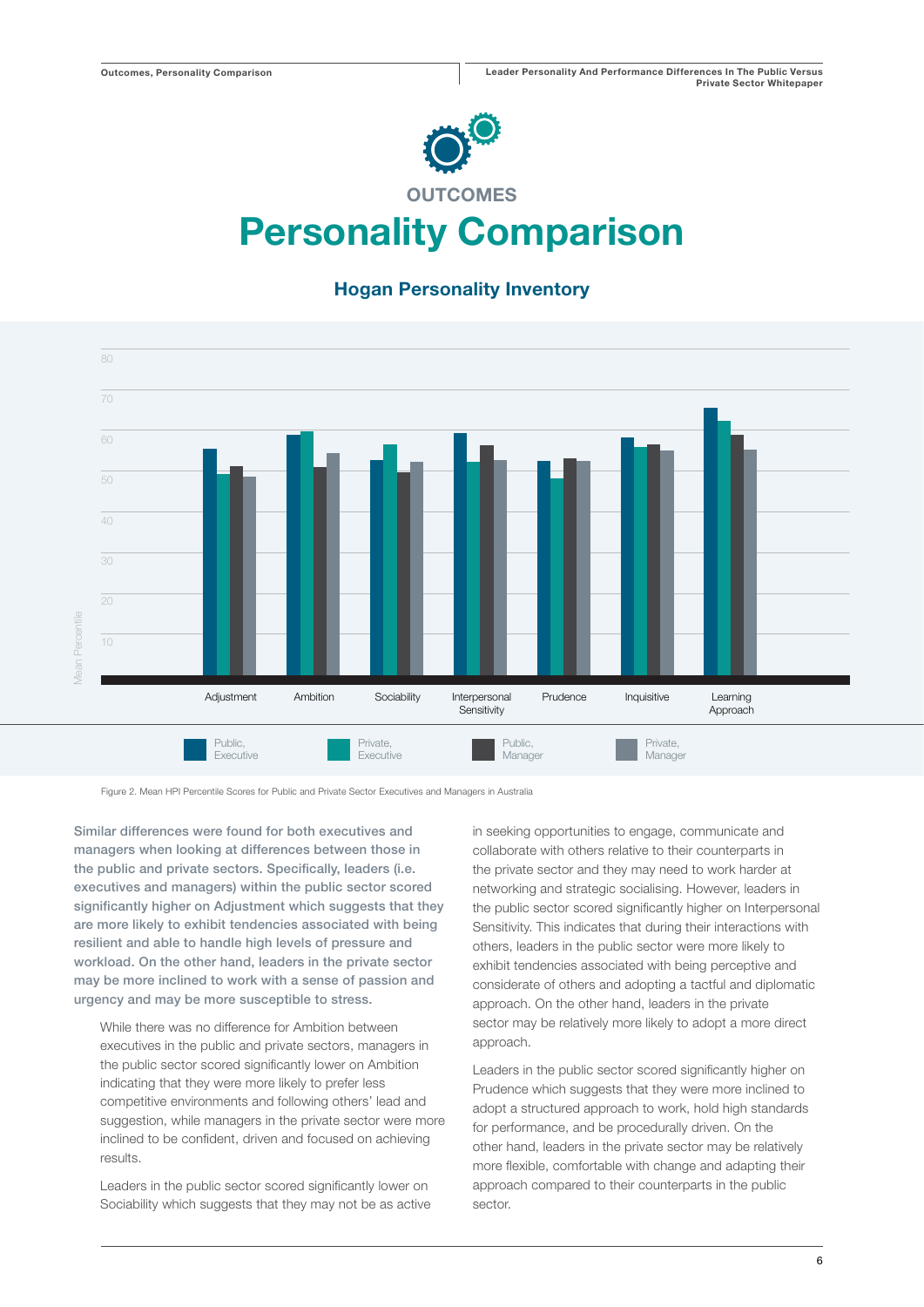Leaders in the public sector also scored significantly higher on Inquisitive which indicates that they were relatively more likely to take an innovative approach to problem-solving while leaders in the private sector may be relatively more likely to adopt a pragmatic approach. Additionally, leaders

in the public sector scored significantly higher on Learning Approach which suggests that they were more likely to value training and development activities, and actively seek opportunities to stay up to date with trends and developments within their field.

## Hogan Development Survey

actively self-managing such as when they are under pressure or complacent and can hinder Derailers can have a significant impact on the performance and reputation of leaders including by impacting on their leadership style. These tendencies can emerge when a leader is not their overall effectiveness.



Figure 3. Mean HDS Percentile Scores for Public and Private Sector Executives and Managers in Australia

Leaders (i.e. executives and managers) in the public sector scored significantly lower on Excitable relative to their private sector counterparts. This suggests that they are less likely to derail by overreacting to situations and being tense under pressure relative to their counterparts in the private sector. Leaders in the public sector also scored significantly lower on Sceptical which indicates that they are less inclined to derail by being overly cynical, mistrusting and prone to fault-finding relative to their counterparts.

Leaders in the public sector scored significantly higher on Cautious relative to their counterparts in the private sector which suggests that they are more inclined to derail by being overly cautious due to concerns about potential criticism or mistakes. When under pressure, they may be

more likely to exhibit behaviours associated with being unassertive, indecisive, and reluctant to take chances or make changes. They also scored significantly lower on Mischievous which indicates that they are less likely than their private sector counterparts to derail by acting hastily or taking unnecessary risks.

While there was not a statistically significant difference between public and private sector executives on the Reserved scale, managers in the public sector scored significantly higher on Reserved. This suggests that managers in the public sector may tend to be at a greater risk of derailing by seeming indifferent to others' feelings and problems, uncommunicative and aloof relative to managers in the private sector.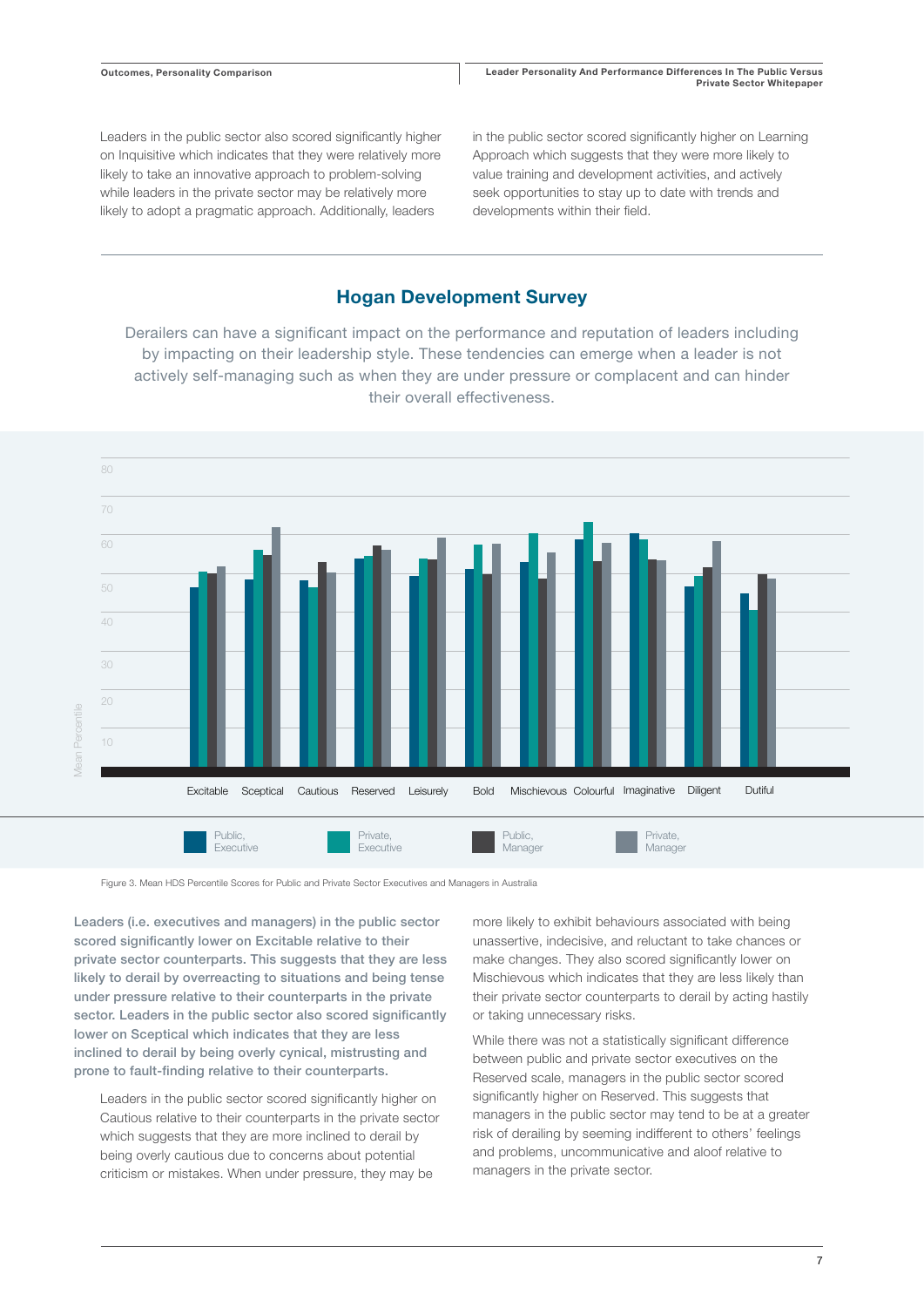Leaders (i.e. executives and managers) in the public sector scored significantly lower on Leisurely. This indicates that leaders in the public sector are less inclined to derail by overvaluing their independence, feeling resentful or unappreciated when others make demands on them, or ignoring constructive criticism when not self-managing relative to their counterparts in the private sector.

## Leaders in the public sector also scored significantly lower on Bold which suggest that they are less inclined to derail by being overly self-confident and self-promoting relative to their counterparts in the private sector.

Additionally, they scored significantly lower on Colourful which indicates that they are less inclined to derail by dominating social situations and confusing social activity with productivity.

While there was not a statistically significant difference between managers in the public and private sectors, executives in the public sector scored significantly higher on Imaginative. This indicates that when not self-managing, executives in the public sector may be less inclined to attend to practical considerations and may be at a greater risk of communicating their ideas in a manner that others find overly complicated or hard to understand relative to executives in the private sector.

Leaders (i.e. executives and managers) in the public sector scored significantly lower on Diligent relative to their counterparts in the private sector. This suggests that when not self-managing, leaders in the public sector may be less inclined to derail by being overly perfectionistic, exacting in their expectations, and inflexible in their approach relative to leaders in the private sector.

Leaders in the public sector scored significantly higher on Dutiful relative to their counterparts in the private sector. This indicates that leaders in the public sector may be at a greater risk of derailing by being hesitant to voice strong or contrary opinions and supporting others' regardless of their own opinion, particularly when interacting with those in more senior roles.

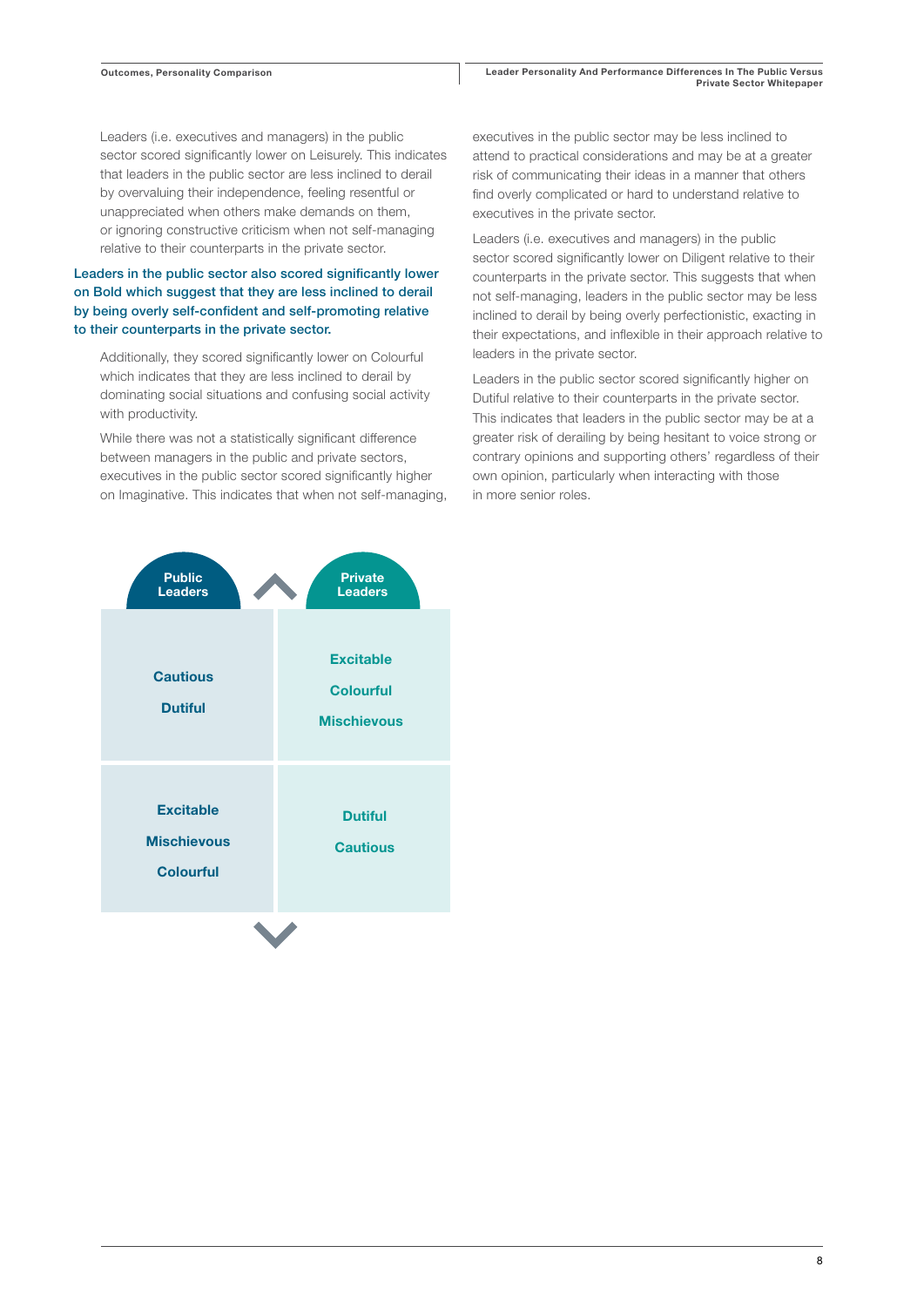## Motives, Values and Preferences Inventory

Values, interests and drivers play an important role in the type of work environment and organisational culture that leaders are likely to foster. They can impact on the kind of behaviours that leaders encourage and discourage from their staff and influence their decisions including in relation to strategy.



Figure 4. Mean MVPI Percentile Scores for Public and Private Sector Executives and Managers in Australia

Leaders (i.e. executives and managers) in the public sector scored significantly lower on the values associated with status interests (i.e. lower on Recognition, Power and Hedonism). This indicates that leaders in the public sector are less likely to value opportunities to stand out, be noticed or get ahead, or fun and variety in the workplace relative to leaders in the private sector. Leaders in the public sector were also found to score significantly lower on Commerce which suggests a lower inclination to focus on commercial outcomes relative to their counterparts in the private sector.

Leaders in the public sector scored significantly higher on Altruistic relative to their counterparts in the private sector. This indicates that they are more likely to value helping others and contributing to society. It also indicates that leaders in the public sector may be more inclined to focus on fostering a culture that cares about the welfare and wellbeing of others, providing quality customer service, and emphasises fair treatment, civil behaviour and respect for others.

Leaders in the public sector scored significantly lower on Affiliation relative to their counterparts in the private sector. This indicates that leaders within the public sector

are less inclined to value opportunities to build their social networks and interact with others. As per their lower score on Sociability, this suggests that they may not be as active in seeking opportunities to engage, communicate and collaborate with others relative to their counterparts in the private sector and may need to work harder at networking and strategic socialising.

Leaders in the public sector scored significantly lower on Tradition relative to their counterparts in the private sector. This indicates that leaders in the public sector may be less likely to value history and convention and may be more likely to value change and progress and prefer work environments that are flexible regarding personal conduct relative to their counterparts in the private sector.

While there was not a statistically significant difference between public and private sector managers on the Security scale, executives in the public sector scored significantly higher on Security. This indicates that relative to executives in the private sector, executives in the public sector may be more inclined to value consistency, predictability and minimising risks and more likely to foster a culture that is risk-averse and concerned about mitigating potential errors or mistakes.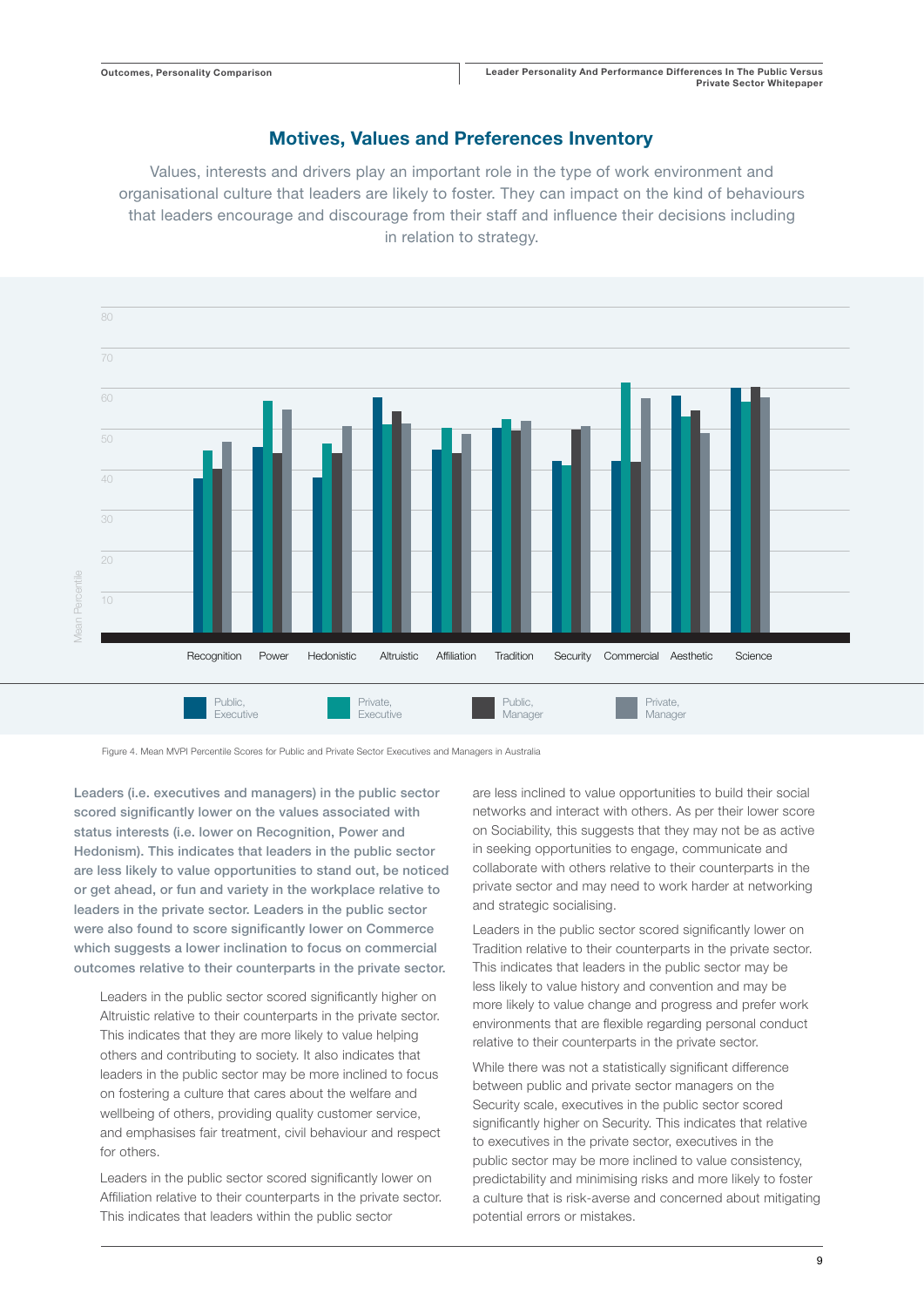Leaders in the public sector scored significantly higher on Aesthetics relative to leaders in the private sector. This suggests that leaders are more inclined to value innovation and creative problem-solving. Leaders in the public sector also scored significantly higher on

Science which indicates that they are more likely to value analytic problem solving and objective decisionmaking processes relative to their counterparts in the private sector.



**OUTCOMES** 

## Multi-Rater Performance Comparison

## Hogan 360 Overall and Leadership Competency Scores

Table 1: Mean Hogan 360 Scores by Sector for Executives and Managers

|                         | <b>Public Sector</b><br><b>Executives</b> | <b>Private Sector</b><br><b>Executives</b> | <b>Public Sector</b><br><b>Managers</b> | <b>Private Sector</b><br><b>Managers</b> |
|-------------------------|-------------------------------------------|--------------------------------------------|-----------------------------------------|------------------------------------------|
| Overall Score           | 5.70                                      | 5.58                                       | 5.64                                    | 5.56                                     |
| Self-Management         | 5.78                                      | 5.61                                       | 5.80                                    | 5.67                                     |
| Integrity               | 5.84                                      | 5.69                                       | 5.88                                    | 5.76                                     |
| Resilience              | 5.70                                      | 5.51                                       | 5.70                                    | 5.55                                     |
| Relationship Management | 5.64                                      | 5.50                                       | 5.59                                    | 5.50                                     |
| Communication           | 5.67                                      | 5.52                                       | 5.60                                    | 5.48                                     |
| People Skills           | 5.57                                      | 5.40                                       | 5.59                                    | 5.47                                     |
| Team Player             | 5.60                                      | 5.45                                       | 5.58                                    | 5.50                                     |
| Customer                | 5.73                                      | 5.66                                       | 5.62                                    | 5.59                                     |
| Working in the Business | 5.86                                      | 5.78                                       | 5.76                                    | 5.71                                     |
| Capability              | 6.11                                      | 6.04                                       | 6.02                                    | 5.96                                     |
| Efficiency              | 5.64                                      | 5.51                                       | 5.56                                    | 5.51                                     |
| Results                 | 5.89                                      | 5.77                                       | 5.84                                    | 5.74                                     |
| Engaging                | 5.80                                      | 5.79                                       | 5.61                                    | 5.64                                     |
| Working on the Business | 5.52                                      | 5.42                                       | 5.41                                    | 5.36                                     |
| Accountability          | 5.49                                      | 5.46                                       | 5.37                                    | 5.40                                     |
| Motivation              | 5.40                                      | 5.24                                       | 5.35                                    | 5.29                                     |
| Strategy                | 5.52                                      | 5.40                                       | 5.36                                    | 5.29                                     |
| Innovation              | 5.66                                      | 5.57                                       | 5.53                                    | 5.44                                     |

Executives in the public sector were found to have significantly higher ratings of overall leadership performance relative to executives in the private sector. Executives in the public sector also scored significantly higher across all four quadrants and underlying leadership competencies except for the competencies Capability and Engaging.

Managers in the public sector were also found to have significantly higher ratings of overall leadership performance relative to managers in the private sector. Additionally, managers in the public sector scored significantly higher across all four quadrants and underlying leadership competencies except for the competencies Customer, Engaging, and Accountability.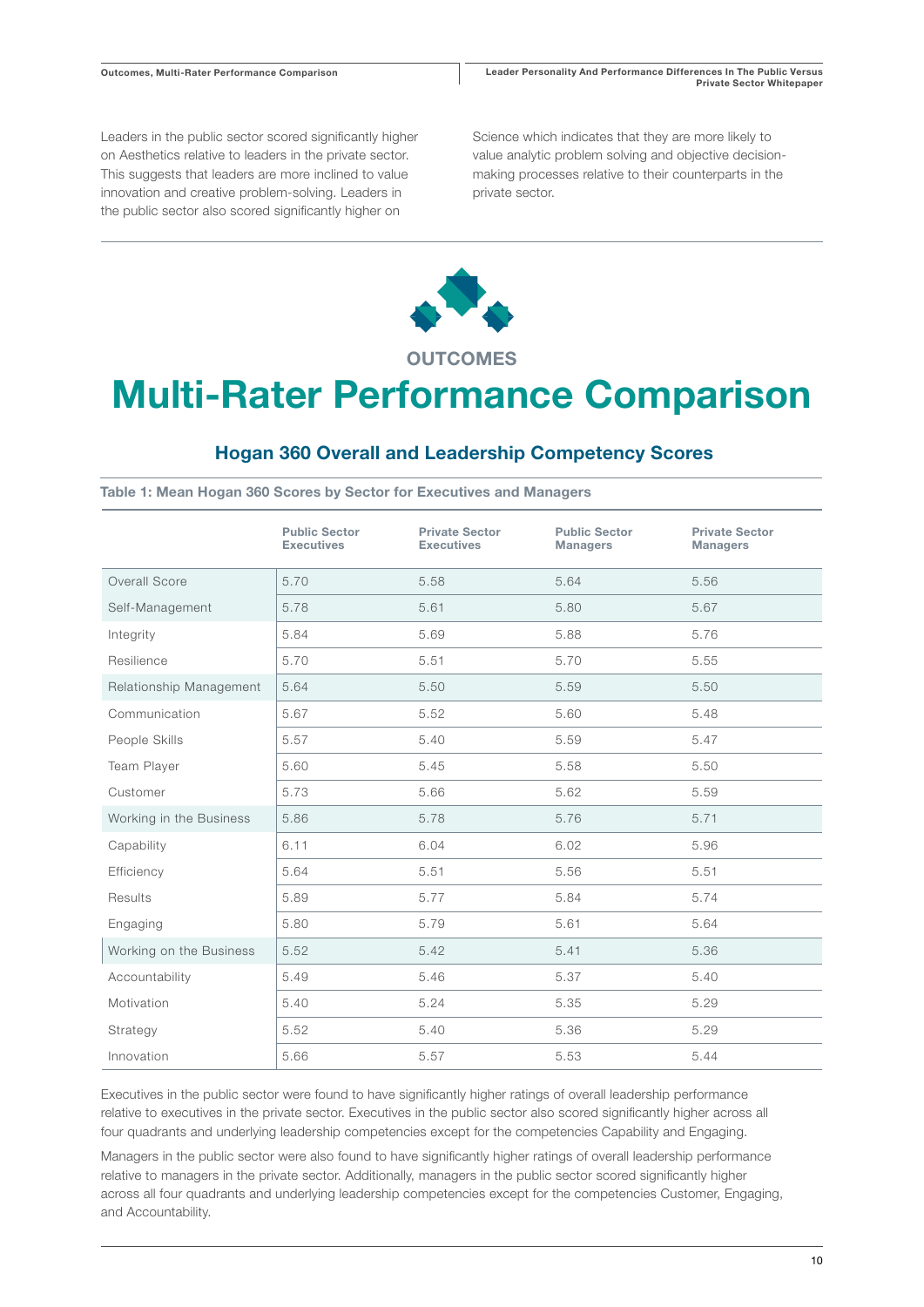## Similarities and Differences in Top Strengths

### Table 2: Top Strengths Ranked Results for Executives and Managers by Sector

| <b>Strengths</b>                                          | <b>Public Sector</b><br><b>Executives</b> | <b>Private Sector</b><br><b>Executives</b> | <b>Public Sector</b><br><b>Managers</b> | <b>Private Sector</b><br><b>Managers</b> |
|-----------------------------------------------------------|-------------------------------------------|--------------------------------------------|-----------------------------------------|------------------------------------------|
| Has solid technical ability, experience,<br>and knowledge | 1                                         | $\mathbf{1}$                               | $\mathbf{1}$                            | 1                                        |
| Works hard with a strong work ethic                       | 2                                         | $\overline{c}$                             | 2                                       | 2                                        |
| Is steady and calm under pressure                         | 3                                         | $\overline{4}$                             | 6                                       | 6                                        |
| Has high ethical standards and integrity                  | $\overline{4}$                            | 6                                          | $\overline{4}$                          | 8                                        |
| Is action-oriented and gets things done                   | 5                                         | 3                                          | 5                                       | 3                                        |
| Has strong leadership skills                              | 6                                         | 9                                          | 12                                      | 14                                       |
| Has a professional approach                               | $\overline{7}$                            | $\overline{7}$                             | 3                                       | $\overline{4}$                           |
| Has a positive and enthusiastic attitude                  | 8                                         | 8                                          | $\overline{7}$                          | 5                                        |
| Builds effective relationships                            | 9                                         | 11                                         | 8                                       | 9                                        |
| Is visionary and strategic                                | 10                                        | 12                                         | 22                                      | 26                                       |
| Strong communication skills                               | 11                                        | 13                                         | 9                                       | 13                                       |
| Is customer focused and good with clients                 | 12                                        | 5                                          | 10                                      | $\overline{7}$                           |
| Has strong people skills                                  | 13                                        | 14                                         | 14                                      | 11                                       |
| Is empathetic and supportive                              | 14                                        | 18                                         | 11                                      | 12                                       |
| Is competitive and determined                             | 15                                        | 10                                         | 19                                      | 10                                       |
| Is good at solving problems                               | 16                                        | 16                                         | 15                                      | 16                                       |
| Sets clear goals and drives results                       | 17                                        | 15                                         | 17                                      | 18                                       |
| Good at planning and thinking ahead                       | 18                                        | 17                                         | 13                                      | 17                                       |
| Makes the tough decisions                                 | 19                                        | 20                                         | 23                                      | 24                                       |
| Suggests new and innovative ideas                         | 20                                        | 19                                         | 18                                      | 22                                       |
| Is a positive role model                                  | 21                                        | 23                                         | 20                                      | 19                                       |
| Is well organised                                         | 22                                        | 21                                         | 16                                      | 15                                       |
| Motivates and inspires others                             | 23                                        | 26                                         | 25                                      | 25                                       |
| Good sense of humour                                      | 24                                        | 25                                         | 21                                      | 21                                       |
| Shows loyalty                                             | 25                                        | 22                                         | 24                                      | 20                                       |
| Challenges poor performance                               | 26                                        | 24                                         | 26                                      | 23                                       |

For the top five rated strengths, there were a number of similarities for executives and managers, regardless of sector. These were:

- Has solid technical ability, experience, and knowledge
- Works hard with a strong work ethic
- Is action-oriented and gets things done

When looking at differences based on sector, executives in the public sector tended to be rated higher than executives in the private sector on the following strengths:

- Has strong leadership skills
- Is empathetic and supportive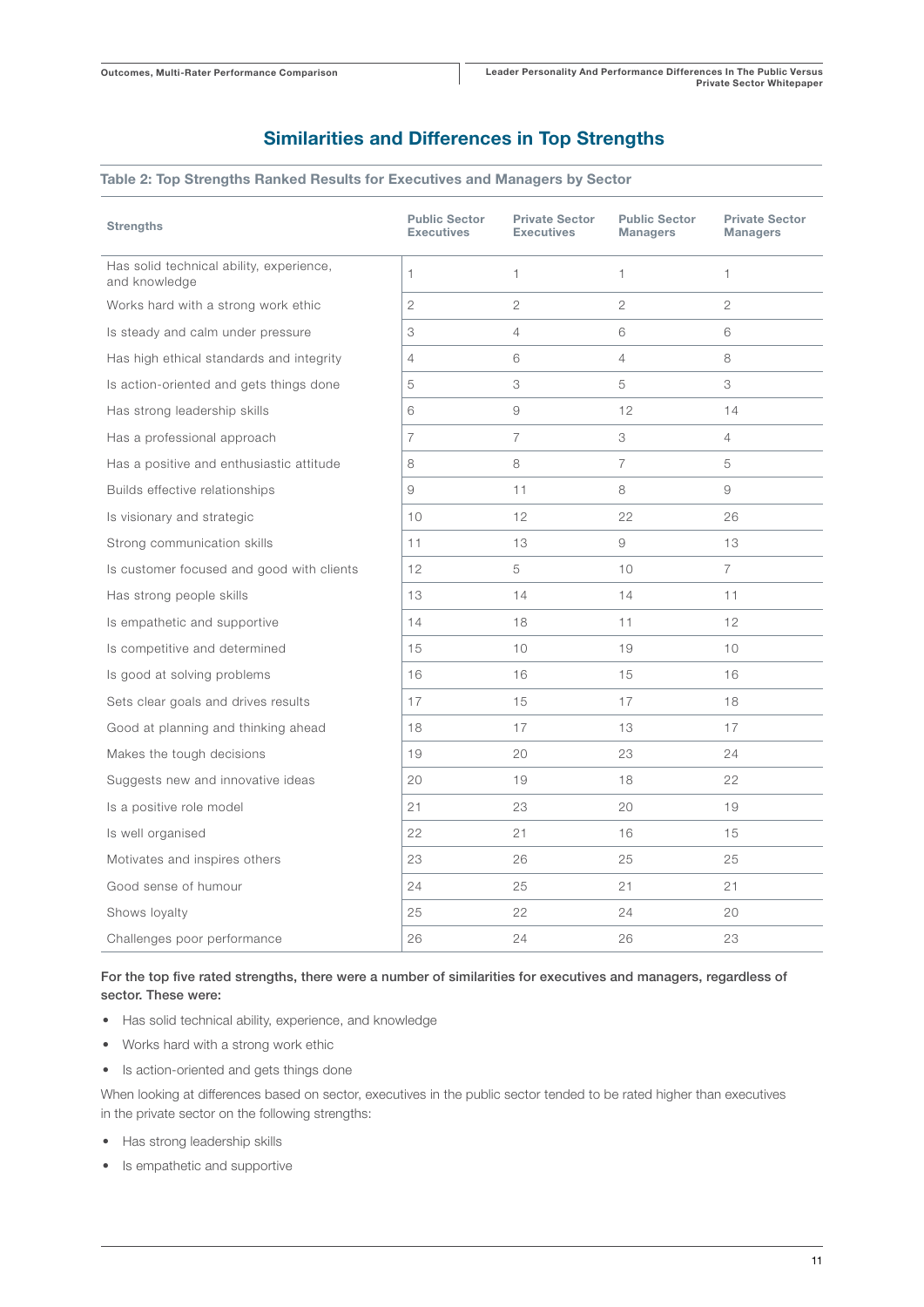On the other hand, executives in the private sector tended to be rated higher than executives in the public sector on the following strengths:

- Is customer focused and good with clients
- Is competitive and determined

Managers in the public sector tended to be rated higher than managers in the private sector on the following strengths:

- Has high ethical standards and integrity
- Has strong communication skills
- Is good at planning and thinking ahead

On the other hand, managers in the private sector tended to be rated higher than managers in the public sector on the following strengths:

- Is customer focused and good with clients
- Has strong people skills
- Is competitive and determined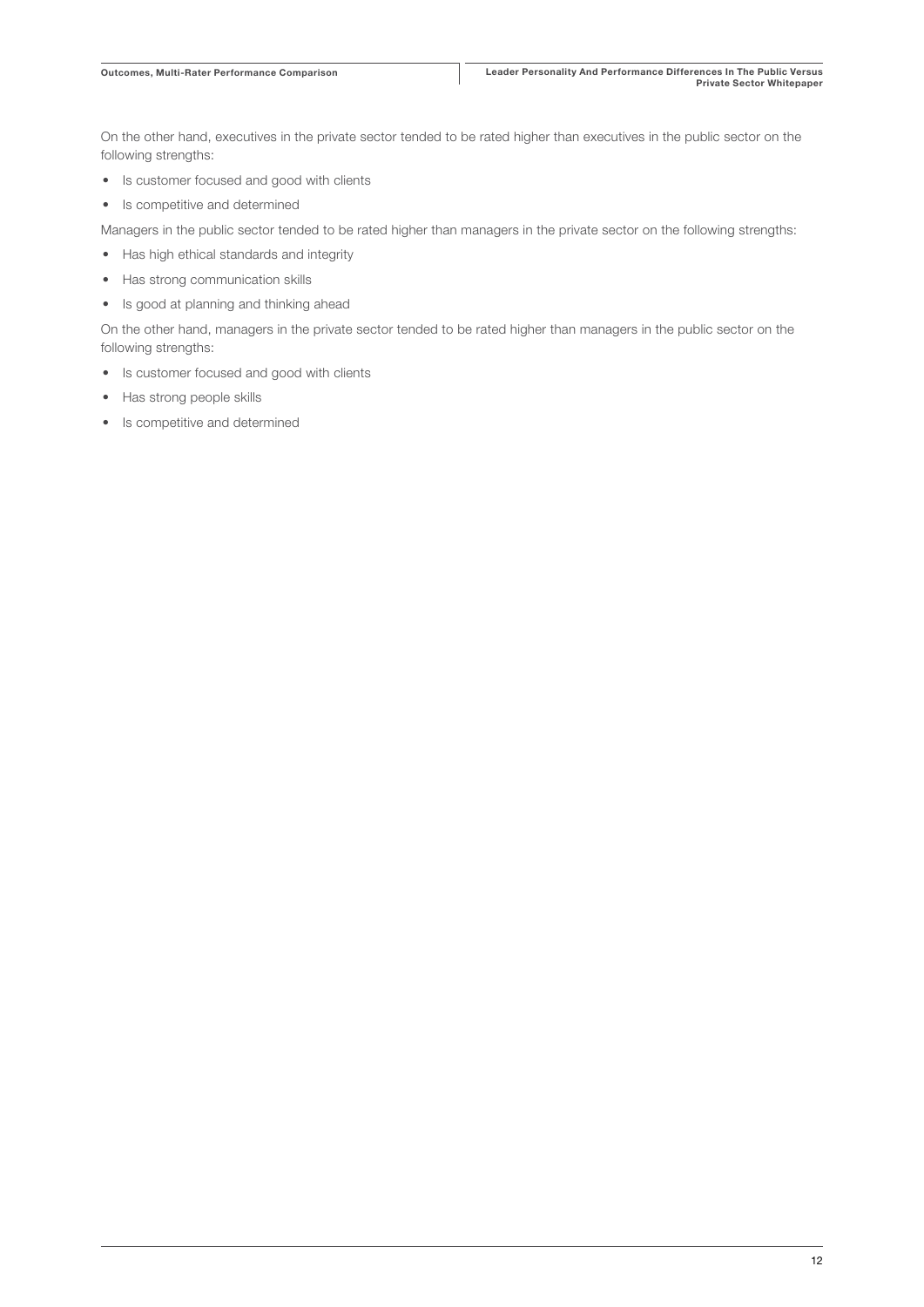## Similarities and Differences in Top Opportunities

### Table 3: Top Opportunities to Improve Ranked Results for Executives and Managers by Sector

| <b>Opportunities</b>                                            | <b>Public Sector</b><br><b>Executives</b> | <b>Private Sector</b><br><b>Executives</b> | <b>Public Sector</b><br><b>Managers</b> | <b>Private Sector</b><br><b>Managers</b> |
|-----------------------------------------------------------------|-------------------------------------------|--------------------------------------------|-----------------------------------------|------------------------------------------|
| Stop taking on too much and spreading yourself<br>too thin      | 1.                                        | $\mathbf{1}$                               | $\mathbf{1}$                            | $\mathbf{1}$                             |
| Delegate more                                                   | 2                                         | 3                                          | 2                                       | 3                                        |
| Challenge poor performance                                      | 3                                         | $\overline{2}$                             | 3                                       | $\overline{2}$                           |
| Be more available and visible in the workplace                  | 4                                         | $\overline{4}$                             | 10                                      | 9                                        |
| Set clear goals and performance indicators                      | 5                                         | 10                                         | $\overline{4}$                          | 10                                       |
| Motivate others and improve morale                              | 6                                         | 5                                          | 5                                       | $\overline{4}$                           |
| Share knowledge and resources                                   | $\overline{7}$                            | 6                                          | $\overline{7}$                          | 5                                        |
| Listen more and let others have their say                       | 8                                         | 9                                          | 12                                      | 15                                       |
| Give appropriate feedback                                       | 9                                         | 8                                          | 9                                       | 8                                        |
| Build more effective relationships                              | 10                                        | 12                                         | 14                                      | 12                                       |
| Be more assertive                                               | 11                                        | 13                                         | 6                                       | $\overline{7}$                           |
| Show leadership on issues                                       | 12                                        | 11                                         | 8                                       | 6                                        |
| Communicate better                                              | 13                                        | $\overline{7}$                             | 15                                      | 11                                       |
| Look at the big picture $-$ the organisation's<br>overall goals | 14                                        | 16                                         | 13                                      | 13                                       |
| Improve your time management and<br>organisational skills       | 15                                        | 15                                         | 11                                      | 16                                       |
| Be more action-oriented and make it happen                      | 16                                        | 17                                         | 16                                      | 17                                       |
| Improve your people and interpersonal skills                    | 17                                        | 14                                         | 17                                      | 14                                       |
| Acquire better job and/or industry knowledge                    | 18                                        | 20                                         | 18                                      | 18                                       |
| Be more empathetic                                              | 19                                        | 19                                         | 21                                      | 20                                       |
| Be more open to change                                          | 20                                        | 18                                         | 19                                      | 19                                       |
| Be more of a team player                                        | 21                                        | 22                                         | 23                                      | 22                                       |
| More customer and/or client focus                               | 22                                        | 21                                         | 22                                      | 21                                       |
| Treat people fairly and without favouritism                     | 23                                        | 23                                         | 24                                      | 24                                       |
| Be less aggressive                                              | 24                                        | 24                                         | 25                                      | 25                                       |
| Be more positive                                                | 25                                        | 26                                         | 20                                      | 23                                       |
| Be less moody and control your temper                           | 26                                        | 25                                         | 26                                      | 26                                       |

### For the top five rated opportunities to improve, there were a number of similarities for executives and managers, regardless of sector. These were:

- Stop taking on too much and spreading yourself too thin
- Delegate more
- Challenge poor performance

When looking at differences based on sector, leaders in the public sector (i.e. executives and managers) tended to be rated higher than their counterparts in the private sector on the opportunity to set clear goals and performance indicators. Managers in the public sector also tended to be rated higher on the opportunities listen more and let others have their say and improve your time management and organisational skills. On the other hand, leaders (i.e. executives and managers) in the private sector tended to be rated higher than leaders in the public sector on the opportunities communicate better and improve your people and interpersonal skills.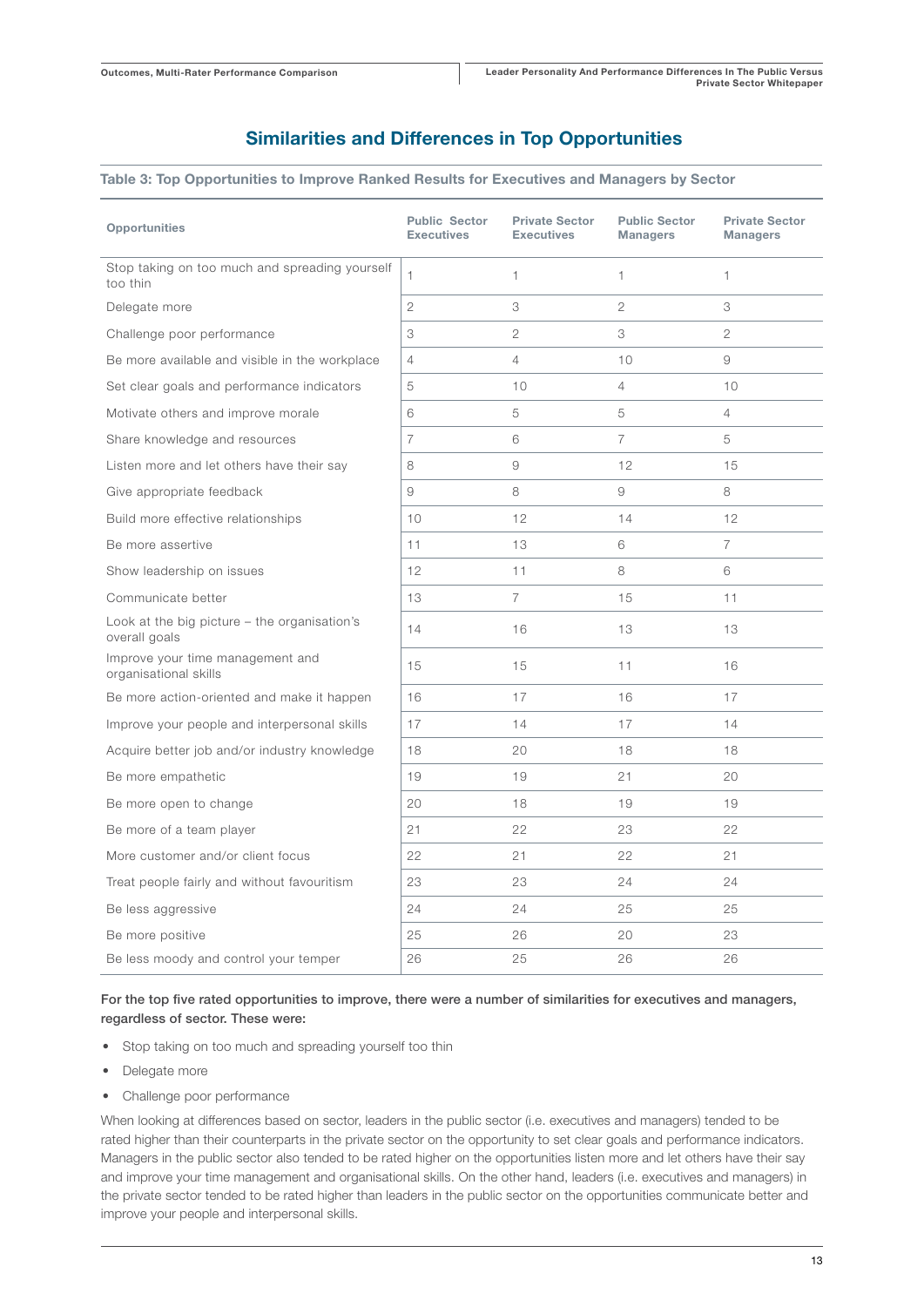## Implications

Understanding similarities and differences in the personality and multirater performance of public and private sector leaders can help support the selection and development of leadership talent. The current research provided insights into the personality-related tendencies and multi-rater strengths and opportunities that may tend to be common across leaders as well as those that are likely to differentiate between leaders in the public and private sectors.



### Personality Differences

A number of significant differences were found when comparing public and private sector leaders on personality, including in relation to day-to-day tendencies, derailers and motivators. In terms of day-to-day tendencies, public sector leaders were more likely to be resilient and able to handle high levels of pressure and workload which may provide them with an advantage when required to deal with challenging or difficult situations. Leaders in the public sector were less likely to be interested in opportunities to socialise and may need to work harder at networking and strategic socialising. That said, during their interactions with others, public sector leaders were more likely to exhibit tendencies associated with being perceptive and considerate of others and adopt a tactful and diplomatic approach. This also suggests that they may be more inclined to be conflict-averse and avoid confrontations which may have implications in terms of how timely and directly performance issues are addressed relative to those in the private sector. Additionally, leaders in the public sector were more inclined to adopt high standards for performance, be procedurally driven and attentive to aspects such as ensuring compliance with rules and considering potential risks. They were also more inclined to take an innovative approach to problem-solving, enjoy learning, and actively seek opportunities to stay up to date with trends and developments within their field.

On the other hand, leaders in the private sector were more likely to exhibit tendencies associated with working with a sense of passion and urgency, although they may also tend to be more susceptible to daily stressors relative to leaders in the public sector. Leaders in the private sector were also more likely to actively seek opportunities to socialise

with others which may result in them being more inclined to engage in strategic socialising and having wider social networks. Additionally, they were more likely to adopt a direct communication style and may tend to be relatively more comfortable with addressing performance issues. Leaders in the private sector were also relatively more likely to adopt a pragmatic approach to problem-solving and decision making.

Derailers (i.e. counterproductive work behaviours) can have a significant impact on the performance and reputation of leaders including by impacting on their leadership style. These tendencies can emerge when a leader is not actively self-managing such as when they are under pressure or complacent and can hinder their overall effectiveness. As there were significant differences between leaders in the public and private sectors in the likelihood of engaging in certain derailment tendencies, this suggests that there may be differences in their likelihood of having certain development opportunities.

Leaders within the public sector were more likely to derail by being overly cautious due to concerns about potential criticism or mistakes. When not self-managing, they were more likely to exhibit behaviours associated with being unassertive, indecisive, and reluctant to take chances or make changes. They were also more likely to derail due to being overly compliant, conforming and eager to please others including by being unwilling to take a strong stand on issues and seeming reluctant to make decisions or act independently. This is consistent with other research which found that those working in the public sector are more likely to deal with stress and pressure by becoming overly cautious and self-doubting (Furnham, Hyde, and Trickey, 2014). These tendencies may have important implications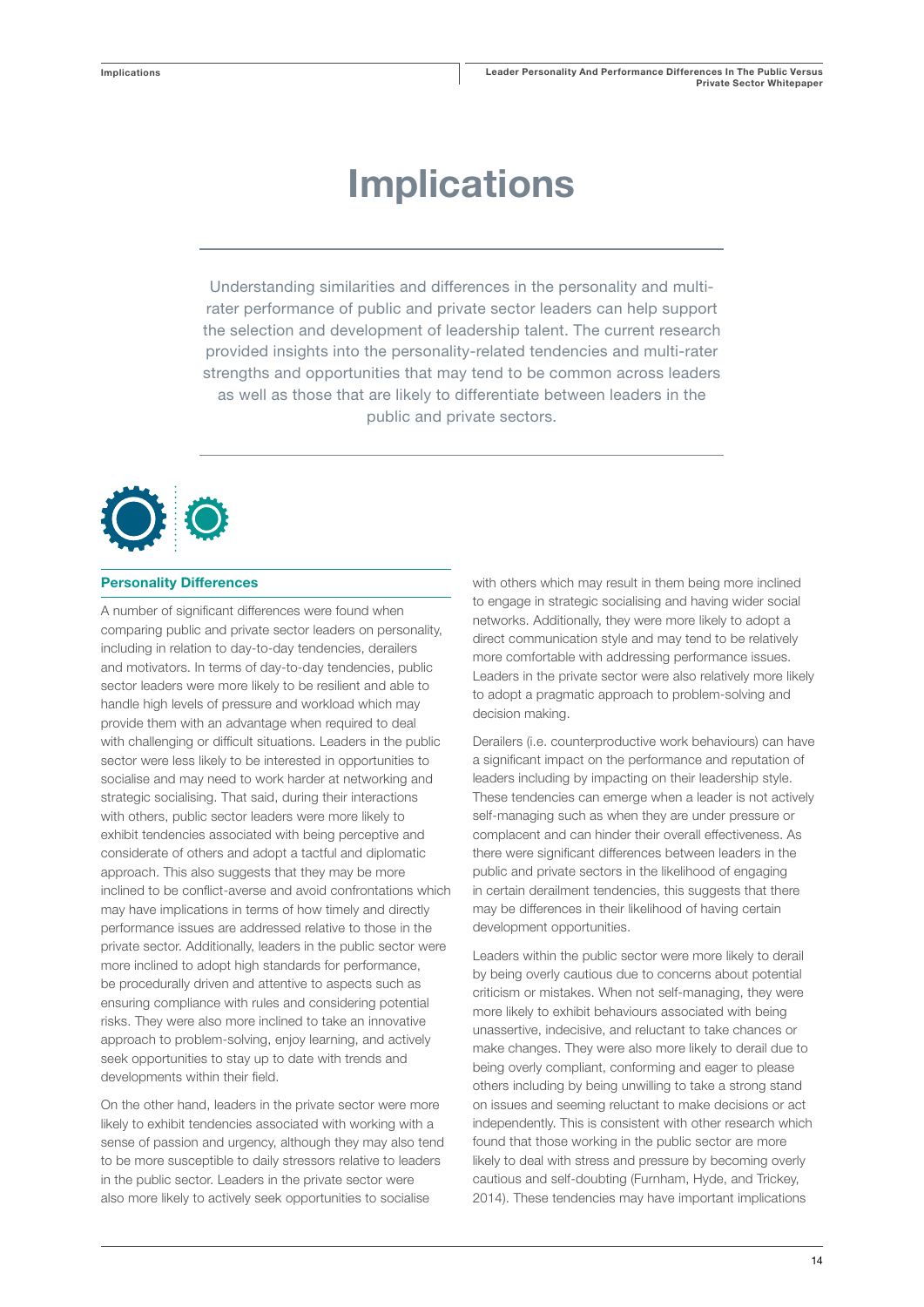for how effective leaders in the public sector engage and motivate others, their level of influence as a leader, and perceived suitability for managing others during periods of change or crisis. As a result, leaders in the public sector may benefit from developing their ability to show leadership and initiative when under pressure and confidently voice their views and opinions. Managers in the public sector may also need to ensure they are sufficiently communicative and approachable during periods of high level pressure due to their greater tendency to withdraw and become more focused on tasks than people during these times.

Executives in the public sector were also more likely to derail by overplaying strengths associated with innovative and creative thinking. Specifically, when not self-managing, they were more likely to generate and communicate ideas that others may find impractical, overly complicated or hard to understand. This could potentially impact on the level of buy-in or support received for their ideas during these times. They may require a greater development focus around strategies that they can use to effectively communicate with others such as when communicating their ideas or vision.

On the other hand, leaders in the private sector were more likely to derail by engaging in tendencies associated with being tense under pressure and overreacting to situations. When under pressure, they were more inclined to be prone to emotional outbursts, cynicism, defensiveness, and fault-finding. As a result, they may be more likely to benefit from development focused on areas such as building their resilience and developing the ability to suspend judgement. When not self-managing, leaders in the private sector were also more likely to be at risk of derailing due to overvaluing their independence, overestimating their competence, and being prone to being impulsive and limit-testing. During these times, they were also more likely to be feedback resistant, self-promoting, and dominating in social situations. As a result, they may have a greater development need around learning how to more effectively take on board constructive feedback, show an openness to differing perspectives and seek others' input.

Values and drivers play an important role in the type of work environment and organisational culture that leaders are likely to foster. They can impact on the kind of behaviours that leaders encourage and discourage from their staff and influence their decisions including in relation to strategy. When looking at differences in the values and drivers of public and private sector leaders, public sector leaders were more strongly inclined to value helping others and having a positive impact on society. This aligns with previous research which has found that public sector employees are more likely to value work that contributes to society (Lyons, Duxburn, & Higgins, 2006; Gkorezis & Petridou, 2012). Public sector leaders may be more likely to foster a culture that cares about the welfare and wellbeing of others, focuses on providing quality service, and emphasises fair treatment, civil behaviour and respect for others. Public sector leaders were also more likely to strongly value

innovation, problem-solving, and objective decision-making processes. They may tend to place a greater emphasis on the rigour and defensibility of plans, goals and decisions and more readily encourage others to justify their positions and opinions with logical and data. This may have positive implications for the quality of the decisions made by those in the public sector.

On the other hand, leaders in the private sector were found to score higher on scales associated with preferring high-visibility projects, competition, getting ahead, being seen as influential, and focusing on commercial matters. This is consistent with other research which indicates people working within the private sector are more likely to value work that is prestigious, financially incentivised, and status-driven (Lyons, Duxburn, & Higgins, 2006; Gkorezis & Petridou, 2012). Leaders in the private sector may be more inclined to foster a culture that is competitive, results-orientated, and focused on profitability and cost containment. They may be more interested in performance management and maximising their impact by setting ambitious goals and targets that will help enhance the organisation's performance. Leaders in the private sector were also more inclined to value opportunities to build their social networks and interact with others relative to their public sector counterparts. As a result, they may be more likely to foster a culture that encourages social interaction and frequent communication. Additionally, leaders in the private sector were more likely to have an interest in fun, variety and may be more inclined to promote a 'work hard, play hard' culture.



#### Similarities and Differences in 360 Performance

Both executives and managers in the public sector were found to have significantly higher ratings of overall leadership performance relative to their counterparts in the private sector. They performed significantly better on a range of capabilities assessed within the Hogan 360 including capabilities associated with self-management, relationship management, working in the business (i.e. achieving operational excellence) and working on the business (i.e. adding value through innovation and strategic planning). However, there was no difference between leaders in the public sector and private sector on the capabilities associated with being engaging (i.e. bringing positive energy into the workforce) or fostering accountability (i.e. managing performance by providing consistent and constructive feedback). For managers, there was also no difference between those in the public and private sectors for the capability associated with focusing on providing quality customer service that meets customer's needs.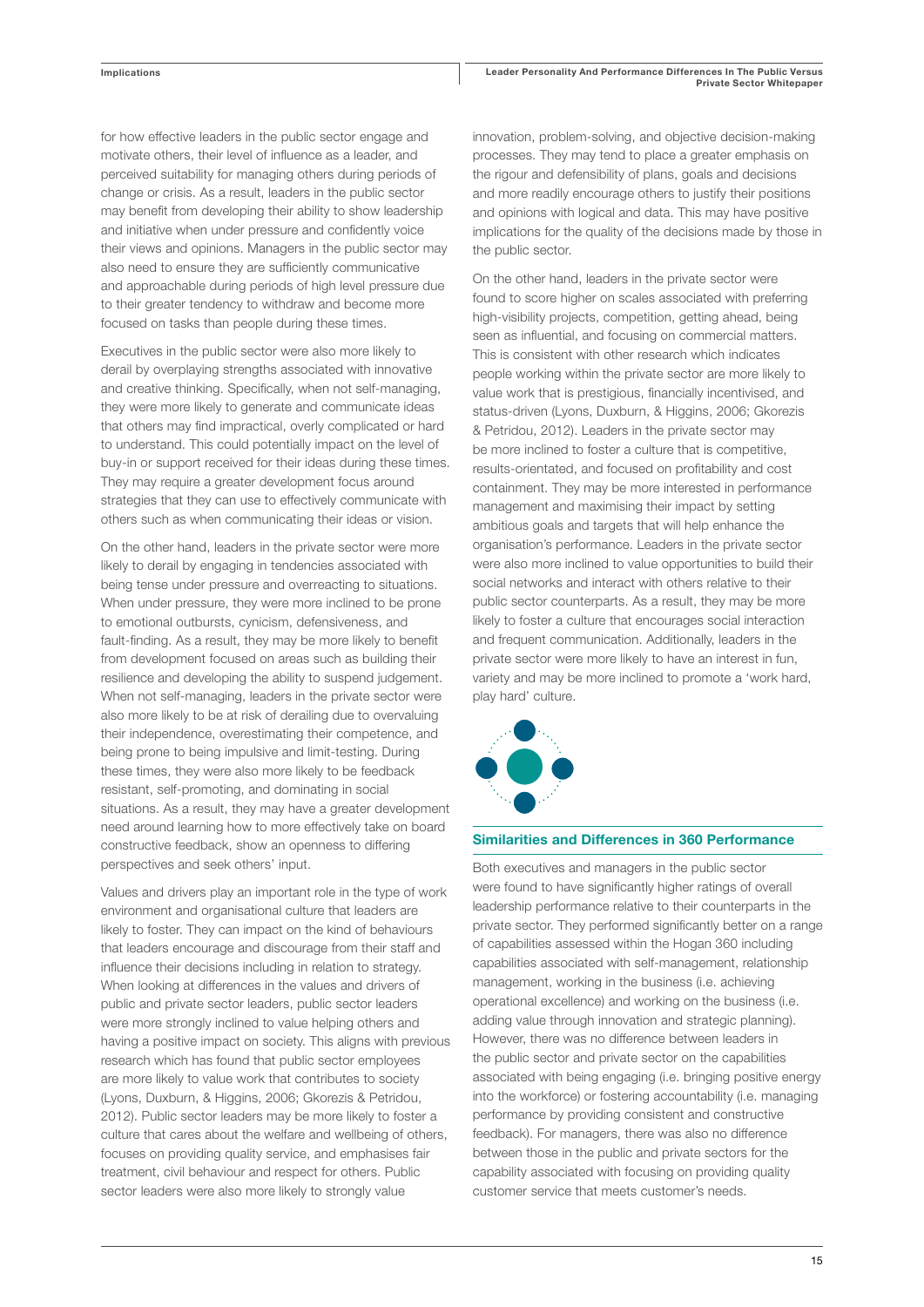

#### **Strengths**

When reviewing ranked strengths for leaders within the public and private sectors, there were some similarities in the top-rated strengths that emerged regardless of sector or leadership level (i.e. executive or manager). Specifically, the following strengths were consistently rated amongst the top five strengths: has solid technical ability, experience and knowledge; works hard with a strong work ethic; is steady and calm under pressure, and; is action-orientated and gets things done. This indicates that regardless of whether a leader is in the public or private sector, these tend to be common strengths that are seen amongst leaders.

However, executives in the public sector tended to be rated relatively higher on having strong leadership skills and being empathetic and supportive relative to executives in the private sector. Additionally, managers in the public sector tended to be rated relatively higher on having high ethical standards and integrity, having strong communication skills, and being good at planning and thinking ahead relative to their private sector managers. These strengths may tend to differentiate public sector leaders from their counterparts in the private sector.

On the other hand, executives and managers within the private sector tended to be rated relatively higher on the strengths of being customer-focused and good with clients and being competitive and determined. Managers in the private sector also tended to be rated higher on having strong people skills relative to managers in the public sector. These strengths may tend to differentiate private sector leaders from their counterparts in the public sector.



#### Opportunities for Improvement

When reviewing ranked opportunities for leaders within the public and private sectors, there were some similarities in the top-rated opportunities to improve that emerged regardless of sector or leadership level (i.e. executive or manager). Specifically, the following opportunities were consistently rated amongst the top five opportunities: stop taking on too much and spreading yourself too thin; delegate more, and; challenge poor performance. Be more available and visible in the workplace was also consistently rated in the top five opportunities for improvement for executives in the public and private sectors. This indicates that regardless of whether a leader is in the public or private sector, these tend to be common development opportunities. As a result, organisations may want to include a focus on these areas as part of their leadership development programs given their tendency to be relatively common developmental needs amongst leaders.

That said, executives and managers in the public sector tended to be rated higher on the opportunity of setting clear goals and performance indicators. Managers in the public sector also tended to be rated higher on the opportunities of improving their time management and organisational skills and listening more and letting others have their say. On the other hand, executives and managers in the private sector tended to be rated higher on the opportunity of communicating better and improving their people and interpersonal skills.

## Concluding comments

Overall, this research highlighted differences in the personality and performance of leaders in the public versus private sectors that are important to keep in mind when it comes to the selection and development of leaders.

For selection, it is important for organisations to select leaders that align with the organisation's strategy and the key objectives of the leadership role. For leadership development, while there are likely to be common opportunities regardless of sector, there may also be opportunities that are more unique to particular leaders and warrant attention. This includes particular derailers that may be more likely to impact on the performance and reputation for some leaders relative to others.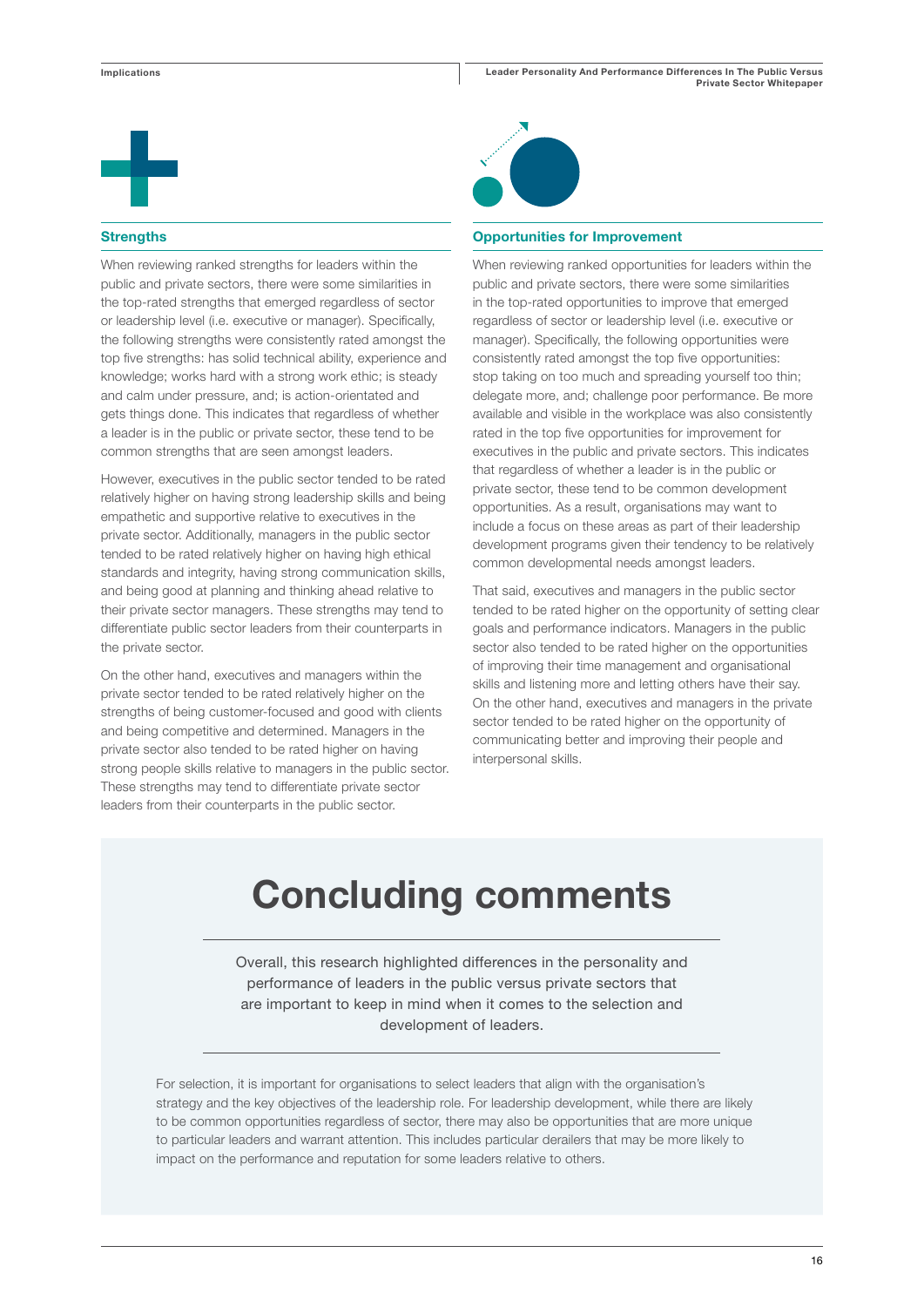## References

Furnham, A., Hyde, G., & Trickey, G (2014). Do your dark side traits fit? Dysfunctional personalities in different work sectors. Applied Psychology: An International Review, 63(4), 589-606.

Gkorezis, P., & Petridou, E. (2012). The effect of extrinsic rewards on public and private sector employee's psychological empowerment: A comparative approach. The International Journal of Human Resource Management, 23(17), 3596-3612.

Hansen, J. R., & Villadsen, A. R. (2010). Comparing public and private managers' leadership styles: Understanding the role of job context. International Public Management Journal, 13(3), 247-274.

Hassan, H., Asad, S., & Hoshino, Y. (2016). Determinants of leadership style in big five personality dimensions. Universal Journal of Management, 4(4), 161-179.

Hogan, R., Curphy, G. J., & Hogan, J. (1994). What we know about leadership: Effectiveness and personality. American Psychologist, 49(6), 493-504.

Hogan, R., & Hogan, J. (2007). Hogan Personality Inventory Manual. Tulsa, OK: Hogan Assessment Systems.

Hogan, R., & Hogan, J. (2009). Hogan Development Survey Manual. Tulsa, OK: Hogan Assessment Systems.

Hogan, R., & Hogan, J. (2010). Motives, Values, Preferences Inventory Manual. Tulsa, OK: Hogan Assessment Systems.

Hooijberg, R., & Choi, J. (2001). The impact of organizational characteristics on leadership effectiveness models: An examination of leadership in a private and a public sector organization. Administration & Society, 33(4), 403-431.

Kaiser, R. B., & Hogan, J. (2011). Personality, leader behavior, and overdoing it. Consulting Psychology Journal: Practice and Research, 63(4), 219.

Lyons, S., Duxbury, L., & Higgins, C. (2006). A comparison of the values and commitment of private sector, public sector, and parapublic sector employees. Public Administration Review, 66(4), 605-618.

Peter Berry Consultancy. (2018). Hogan 360 Technical Manual & Administration Guide (2nd ed.). North Sydney, Australia: Author.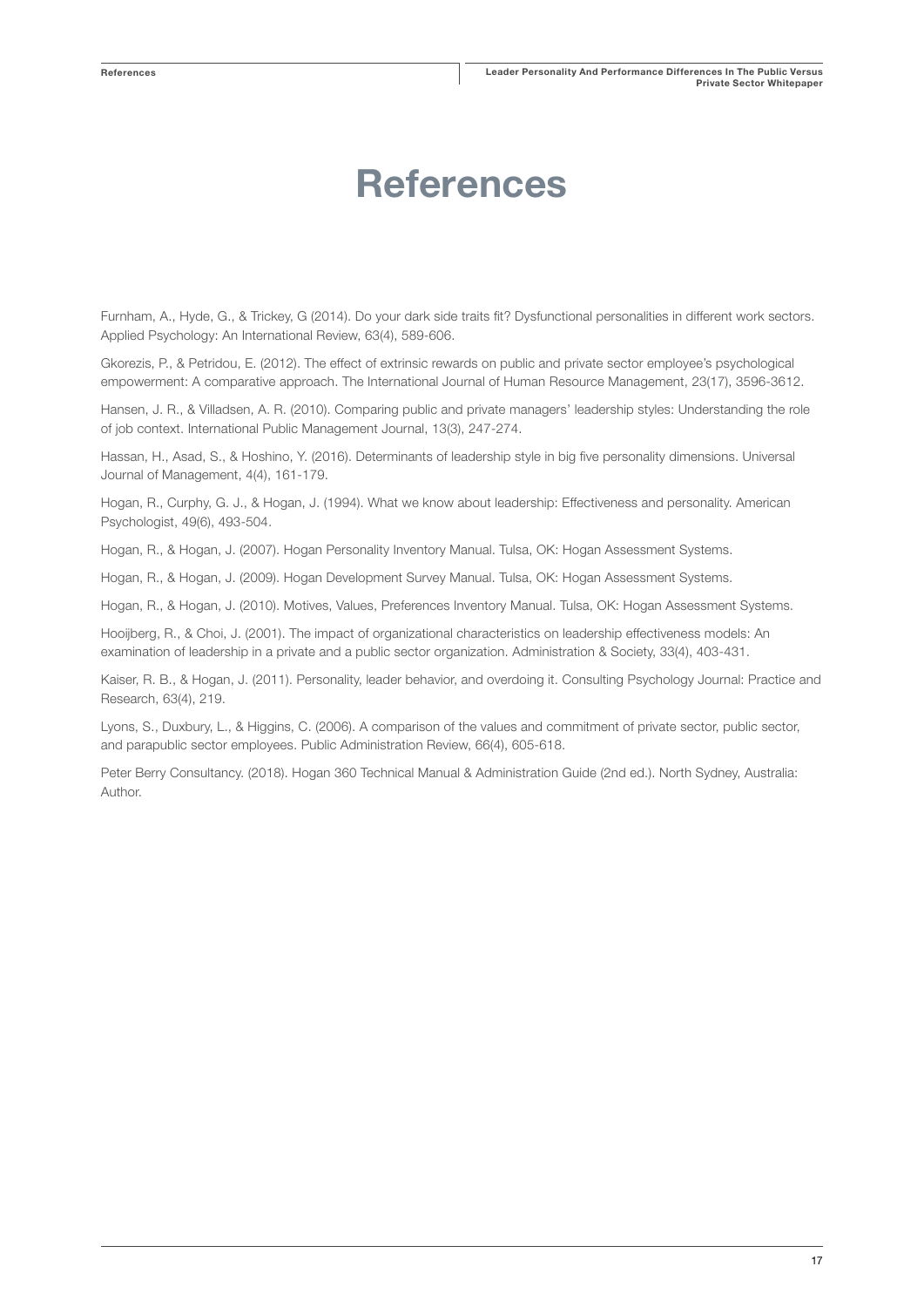# Appendix 1

## Table 4: Sample 1 (Hogan Personality Data) by Sector and Leadership Level

|         |                   | <b>Hogan Personality Inventory</b> |            | <b>Hogan Development Survey</b> |            | Motives, Values,<br><b>Preferences Inventory</b> |
|---------|-------------------|------------------------------------|------------|---------------------------------|------------|--------------------------------------------------|
|         | <b>Executives</b> | <b>Managers</b>                    | Executives | <b>Managers</b>                 | Executives | <b>Managers</b>                                  |
| Public  | 5.099             | 8.452                              | 4.877      | 7.264                           | 4.257      | 6,362                                            |
| Private | 10.891            | 24,825                             | 10,078     | 20.175                          | 9,284      | 17,792                                           |

Note: not all participants completed all three assessments, resulted in different sample sizes for each personality inventory.

### Table 5: Sample 2 (Hogan 360 data) by Sector and Leadership Level

|         | <b>Executives</b> | <b>Managers</b> |
|---------|-------------------|-----------------|
| Public  | 730               | 3.143           |
| Private | 1,395             | 1.029           |